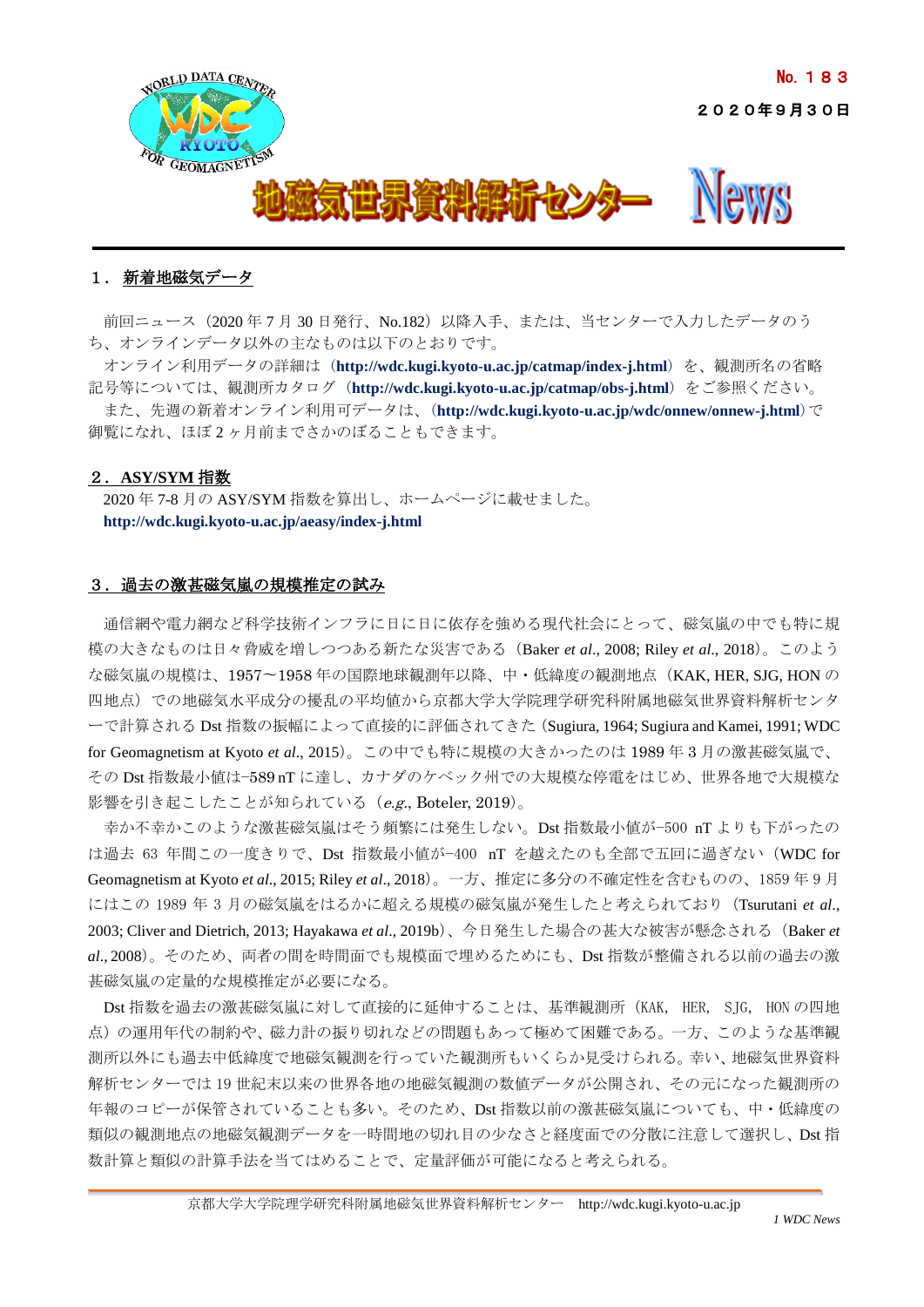そのため、今回は激甚磁気嵐の際にしばしば見 られる低緯度オーロラの広がりと中低緯度での磁 力計の振り切れを手がかりに、過去の激甚磁気嵐 の規模の定量評価を試みた。まず目をつけたのが 大規模な低緯度オーロラが報告された 1909 年 9 月 と 1921 年 5 月の激甚磁気嵐である。同時代観測記 録を検討する限り 1909 年 9 月には瀬戸内海沿岸の 松山まで、1921 年 5 月には南太平洋のサモア島ま で低緯度オーロラが見えていたが(Silverman and Cliver, 2001; Hayakawa *et al*., 2019a, 2019b)、その際 の磁気嵐を大きな切れ目なしに記録できた観測デ ータを各々四地点探した結果、前者については Mauritius, San Fernando, Vieques, Apia、後者につい ては Watheroo, San Fernando, Vassouras, Apia の観測 データが条件に合うことがわかった。USGS の Jeffrey Love 氏や NSO の Edward Cliver 氏等との共 同研究を通して、これらの観測地点での水平成分 の変動の一時間値を導出し、各観測地点の水平成 分の基準線(baseline)と Sq 場の日変化を pre-storm level で近似して割り引いて、各観測地点での変 動の平均をとった。この結果、1909 年 9 月の激甚 磁気嵐では 17 時半頃に Dst 推定値が−595 nT に

(Hayakawa *et al*., 2019a; Love *et al*., 2019a; 図 1)、 1921 年 5 月の激甚磁気嵐では 5 時半頃に Dst 推定



<図 1:1909 年 9 月 25 日の激甚磁気嵐の Dst 推定値の復元と低緯 度オーロラの報告が、報告がいずれも磁気嵐 の主相に集中していることがわかる。Hayakawa *et al*. (2019a) より 再録。>

値が−907 ± 132 nT に(Love *et al*., 2019b)、各々達していたことが明らかになった。このような規模は各々 1989 年 3 月の激甚磁気嵐の規模の等倍や 1.5 倍に達しており、Dst 指数史上最大規模、そしてそれ以上の激甚 磁気嵐が発生していたことを実証する。特に前者では磁気嵐のピークと日本で低緯度オーロラと通信障害の 報告されたタイミングが符合し、本邦における初期の宇宙天気災害の事例としても興味深い(Hayakawa *et al*., 2019a)。

次に注目したのが、史上初めてイベリア半島で宇宙天気由来の通信障害が報告された 1903 年 10/11 月の激 甚磁気嵐である(Ribeiro *et al*., 2016)。この磁気嵐は年代的にも古く、中低緯度の観測地点が少なかった上、 東京や西半球各地の観測所を始め、多くの磁力計が振り切れていたが、それでも世界各地の観測所の観測記録 の調査結果、清の Zi-ka-wei, ポルトガルの Coimbra, メキシコの Cuajimalpa の四地点で良質な観測データ が残されていたことが分かった。また英領インドの Colaba のマグネトグラムは地磁気世界資料解析センター で公開されている画像から基準線が何度か動いていることが分かったが、これらを補正した結果、8.7〜10.2 UT の切れ目を除き、他の観測所のデータと同様水平成分の一時間値を導出できるようになった。また、各観 測地点の基準線と Sq 場の推定にあたっては以前の手法を改良し、各々、各観測所の磁場の永年変化の一年値、 aa 指数から導出される静穏日 5 日分の平均値で近似し、水平成分変動の一時間値から割り引いた。その上で 各観測所での変動幅の平均をとった結果、この磁気嵐の際は、15 UT 頃に Dst 推定値が−531 nT に到達してい たことが明らかになった (図 2)。この数値は Dst 指数史上最大の 1989 年 3 月の磁気嵐 (Dst = −589 nT) に こそ劣るものの、第二位の 1959 年 7 月の磁気嵐 (Dst = −429 nT) を遥かに上回る規模のものである。このよ うな巨大な磁気嵐が太陽活動の低調な SC(Solar Cycle)14 の極小期直後に発生した事実は特筆に値する (Hayakawa *et al*., 2020a)。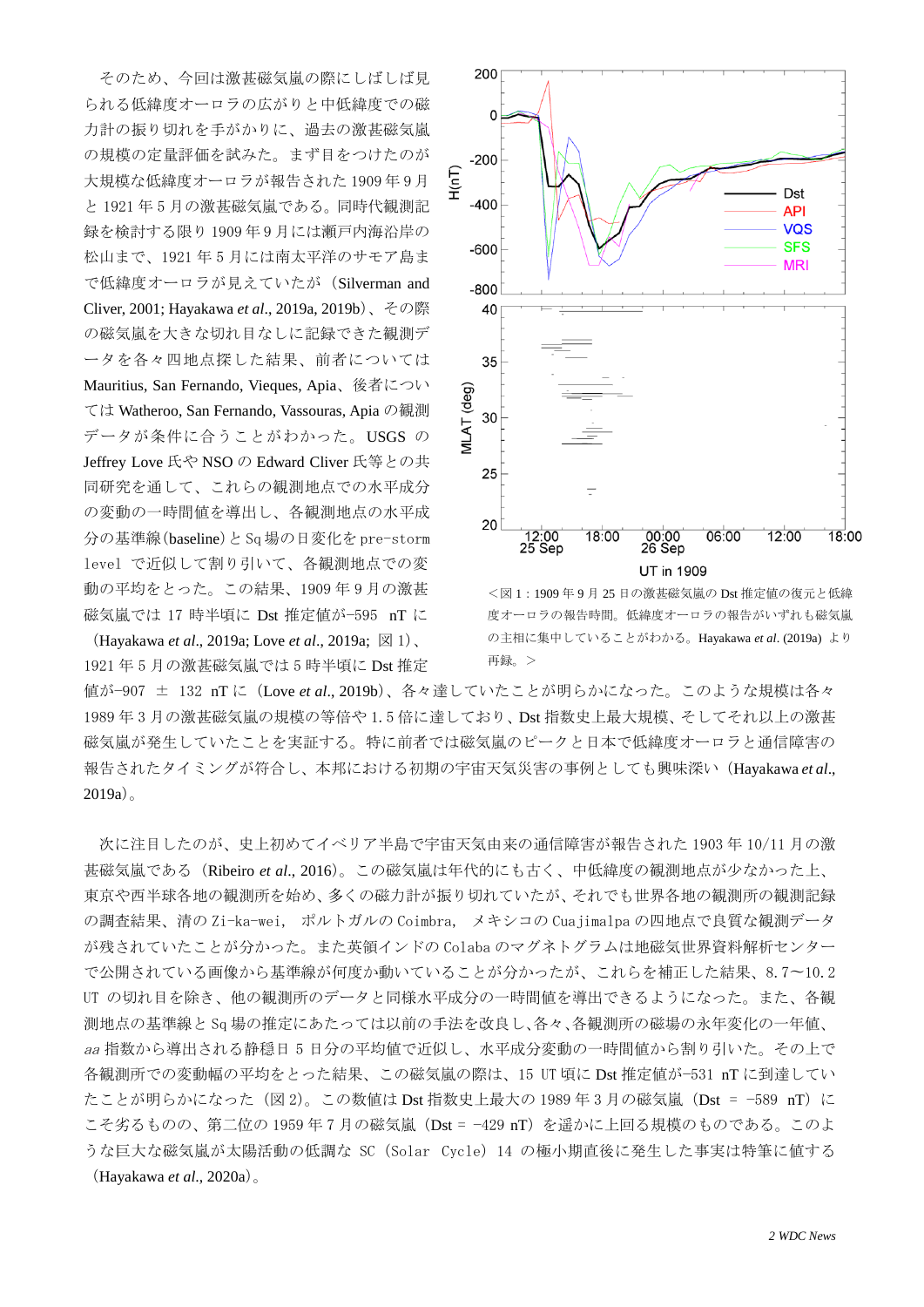

<図 2:1903 年 10 月 30 日〜11 月 2 日の Dst 推定値の復元と Coimbra (COI), Colaba (CLA), Cuajimalpa (CUA), Zi-ka-wei (ZKW) の水平成分 の変動。Hayakawa et al. (2020a) より再録。>

<図 3:1946 年 3 月 26 日〜31 日の Dst 推定値 の復元。Hayakawa *et al*. (2020b) より再録。>

1940 年代も激甚磁気嵐の発生の観 点から特筆に値する年代である。こ の頃には Dst 指数の基準観測所の観 測が概ね始まっていたが、1941 年 3 月の磁気嵐ではこの内 KAK, SJG, HON の三地点、1946 年 3 月の磁気嵐 では KAK にて磁力計が振り切れ、こ れらの磁気嵐の計測は不完全に終 わった。そこで、前者については Watheroo, Apia, Tucson の計測記録 を、後者については Watheroo の計測 記録を代用し、1903 年 10/11 月の磁

気嵐の規模推定の際と同様の手法で Dst 推定値を求めた。この結果、これらの磁気嵐は各々と 16 UT と 14 UT 頃に ≤ −464 nT, ≤ −512 nT に達していたことが復元された(図 3)。この規模はいずれも Dst 指数観測史上 最大の磁気嵐と第二位の磁気嵐の間の規模のもの出会ったことになる(Hayakawa *et al*., 2020b, 2020c)。

このように、Dst 指数の計測の始まる国際地球観測年以前の激甚磁気嵐についても、京都大学大学院理学研 究科附属地磁気世界資料解析センターなどで保存・公開の進められている過去の地磁気観測データからその 規模、発展の過程などについて定量的に多くのことが明らかになり、近代観測以降の磁気嵐との比較検討の基 礎と成すことが可能である。このような事例研究を積み重ねることで、激甚磁気嵐の発生頻度や近代インフラ への影響の推定 (e.g., Riley and Love, 2017; Riley et al., 2018; Oliveira et al., 2020)などをより精密に行うことが 可能になる。改めて、その基礎になるのは過去の磁力計の計測データや年報告である。地磁気世界資料解析セ ンターで進められている各資料のデジタル化の推進は今後このような復元研究を進めていく上で極めて重要 な基礎を作ることになる。特に古い年代のデータの整備・公開は急務で、今後の地磁気世界資料解析センター での拡充が期待される。最後に、この一連の研究に関わってくださった共著者各位、このような貴重な記録へ のアクセスを可能にしてくださっている地磁気世界資料解析センターの関係者各位、そして磁気嵐の当時計 測を行った各観測所の観測者各位への感謝の念を示して筆を擱きたい。